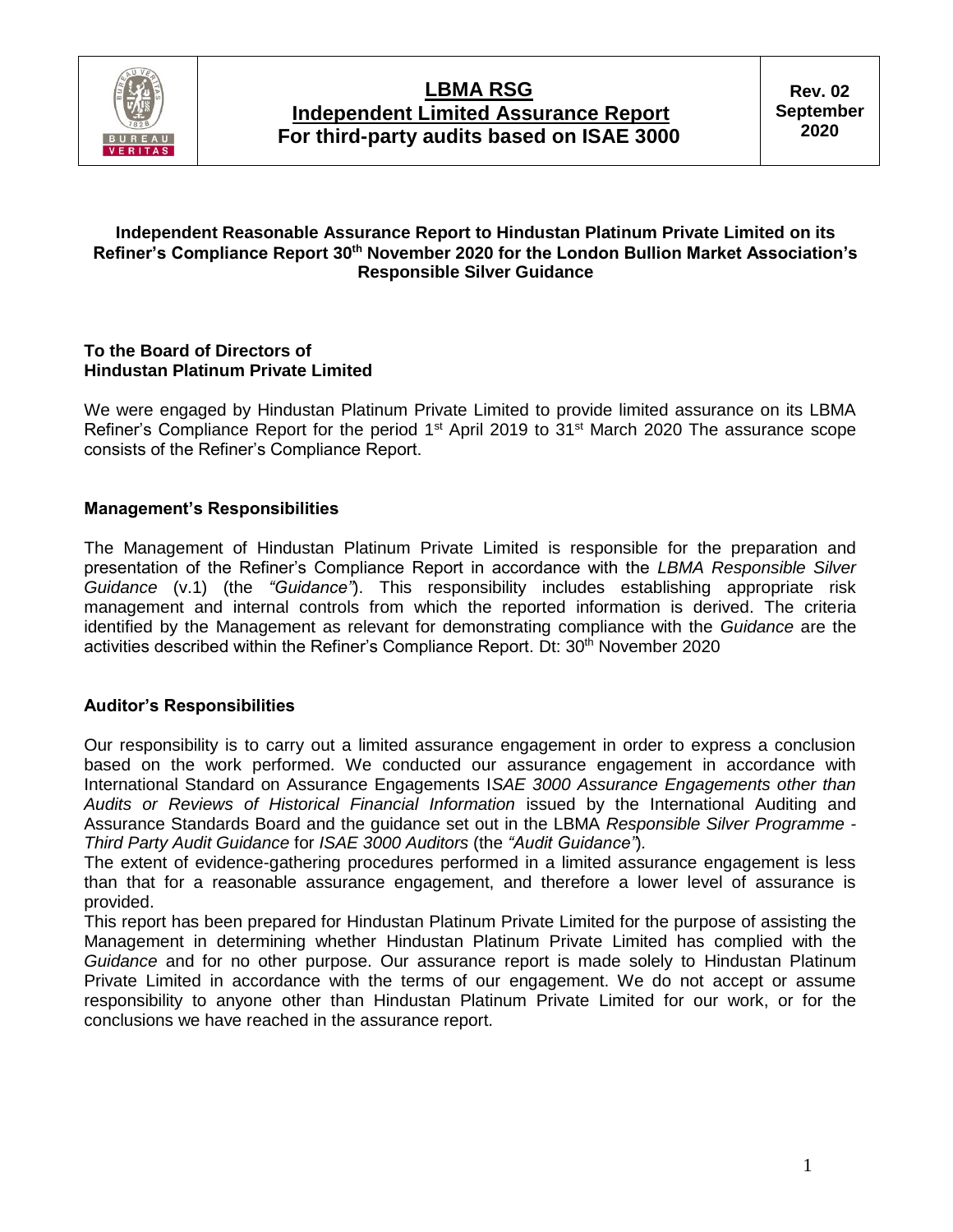

## **LBMA RSG Independent Limited Assurance Report For third-party audits based on ISAE 3000**

#### **Limited assurance procedures performed**

We planned and performed our work to obtain all the evidence, information and explanations considered necessary in relation to the above scope. These procedures included:

- Enquiries of management to gain an understanding of Hindustan Platinum Private Limited's processes and risk management protocols in place
- Enquiries of relevant staff responsible for the preparation of the Report
- Site visits to the Refiner
- Assessing the suitability of the policies, procedures and internal controls that the Refiner has in place to conform to the *Guidance*
- Review of a selection of the supporting documentation, including silver supplier counterparty due diligence file and transaction's documentation
- Test a selection of the underlying processes and controls that support the information in the Report
- Review of the presentation of the Report to ensure consistency with our findings

### **Inherent limitations**

Non-financial information, such as that included in the Refiner's Compliance Report, is subject to more inherent limitations than financial information, given the more qualitative characteristics of the subject matter and the methods used for determining such information. The absence of a significant body of established practice on which to draw allows for the selection of different but acceptable measurement techniques that can result in materially different measurements and can impact comparability. The methods used by refiners to comply with the *Guidance* may differ. It is important to read the Hindustan Platinum Private Limited's silver supply chain policy available on Hindustan Platinum Private Limited's website [https://www.hp.co.in/policies-and-terms.php.](https://www.hp.co.in/policies-and-terms.php)

#### **Independence and competency statement**

In conducting our engagement, we have complied with the applicable requirements of the Code of Ethics for Professional Accountants issued by the International Ethics Standards Board for Accountants, which is founded on fundamental principles of integrity, objectivity, professional competence and due care, confidentiality and professional behaviour.

We confirm that we satisfy the criteria for assurance providers as set out in out in the Audit Guidance to carry out the assurance engagement.

### **Conclusion**

Based on the limited assurance procedures performed, as described above, nothing has come to our attention that would lead us to believe that Hindustan Platinum Private Limited's Refiner's Compliance Report for the year ended 1<sup>st</sup> April 2019 to 31<sup>st</sup> March 2020,, did not in all material respects, describe fairly the activities undertaken during the year to demonstrate compliance, and management's overall